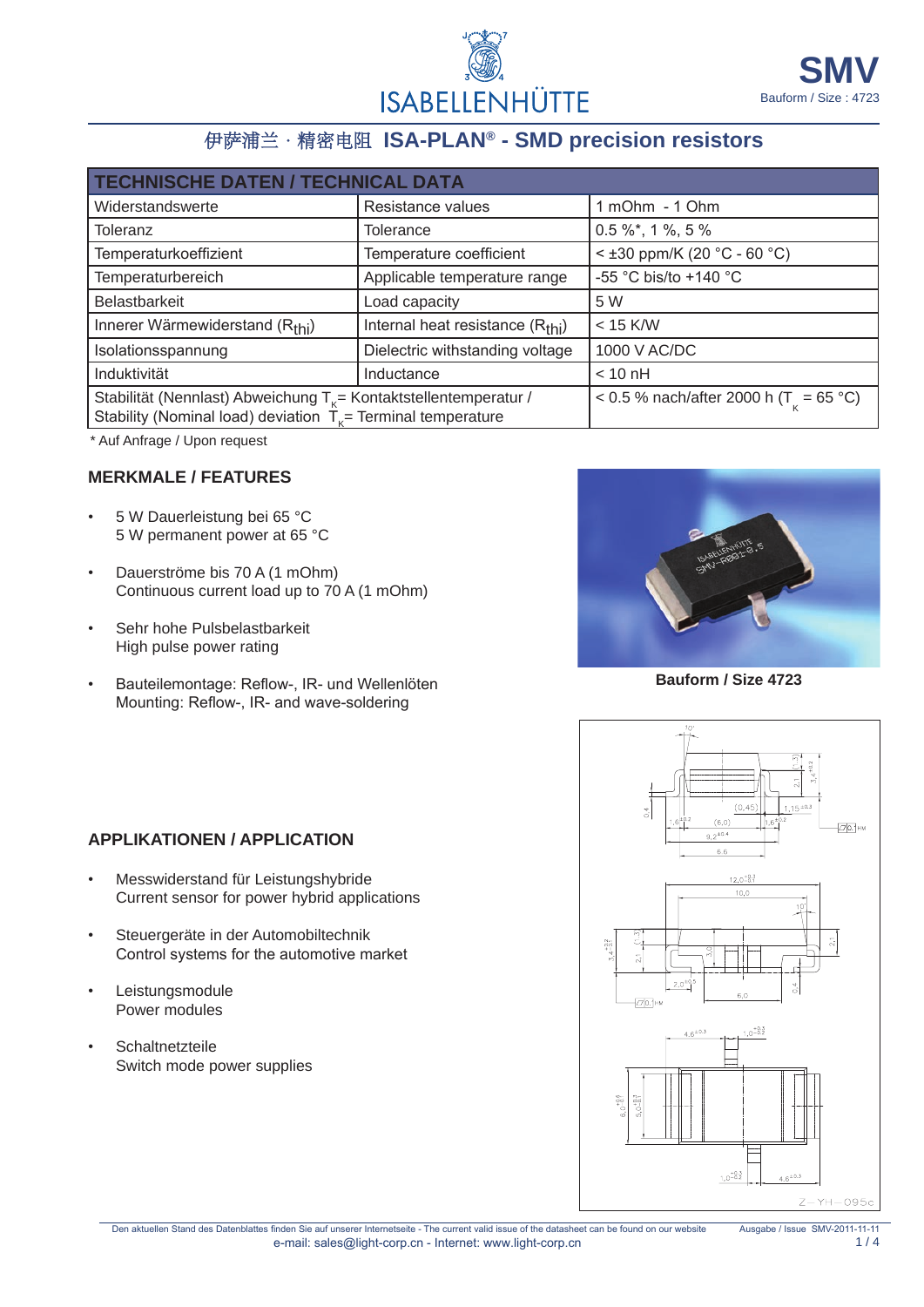

## **TK, Lastminderung und Langzeitstabilität / TCR, power derating and long term stability**





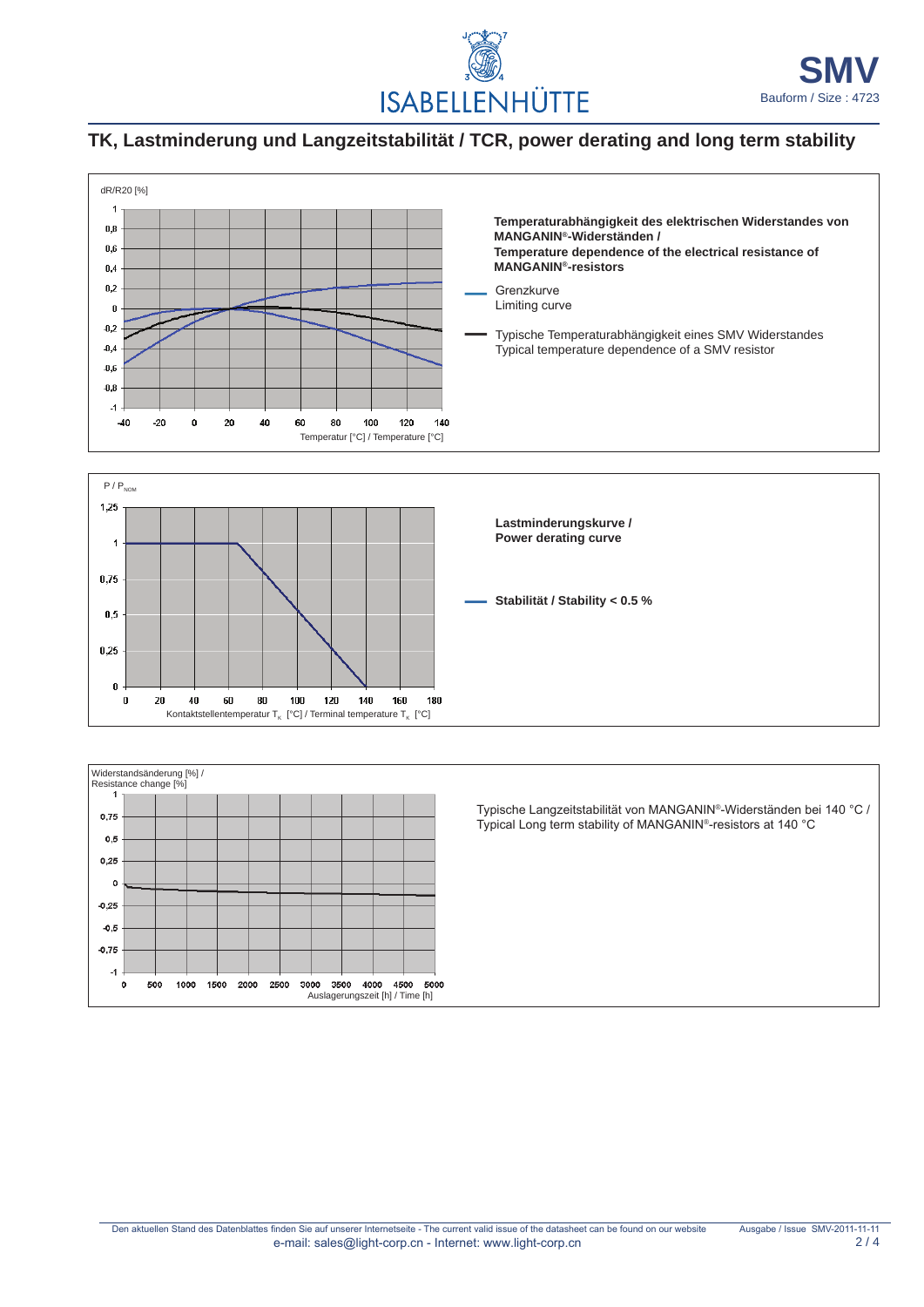

### **Vorschlag für Leiterplatten Layout (Reflowlöten) / Proposal for pcb-layout (Reflow-soldering)**



| Lötprofil Vorschlag / Recommended solder profile                                                                                                                                                                                      |      |     |     |  |
|---------------------------------------------------------------------------------------------------------------------------------------------------------------------------------------------------------------------------------------|------|-----|-----|--|
| Reflow-, IR- und Wellenlöten /<br>Reflow-, IR- and wave-soldering                                                                                                                                                                     |      |     |     |  |
| Temperatur /<br>Temperature [°C]                                                                                                                                                                                                      | 260  | 255 | 217 |  |
| Zeit / Time [s]                                                                                                                                                                                                                       | peak | 40  | 90  |  |
| RoHS 2002/95/EG konform seit 01.01.2005.<br>Ausführliche Informationen erhalten Sie auf unserer Homepage:<br>www.isabellenhuette.de<br>RoHS 2002/95/EC compliance since 01.01.2005.<br>For more information please visit our website: |      |     |     |  |

www.isabellenhuette.de

| <b>GURTINFORMATIONEN /</b><br><b>TAPE &amp; REEL INFORMATION</b> |                |  |  |
|------------------------------------------------------------------|----------------|--|--|
| Norm / Specification                                             | DIN EN 60286-3 |  |  |
| Gurtbreite / Tape width                                          | 24 mm          |  |  |
| Anzahl Bauteile / Parts per reel                                 | 1500           |  |  |

| BESTELLBEZEICHNUNG / ORDERING CODE |                   |            |  |  |  |
|------------------------------------|-------------------|------------|--|--|--|
| <b>SMV-R001-1.0</b>                |                   |            |  |  |  |
| Typ $/$                            | Widerstandswert / | Toleranz / |  |  |  |
| Type                               | Resistance value  | Tolerance  |  |  |  |
| <b>SMV</b>                         | 1 mOhm            | $1.0\%$    |  |  |  |



#### **Gewährleistung**

Alle Angaben über Eignung, Verarbeitung und Anwendung unserer Produkte, technische Beratung und sonstige Angaben erfolgen nach bestem Wissen, befreien den Käufer jedoch nicht von eigenen Prüfungen und Versuchen.

#### **Warranty**

All information regarding the suitability, workability and applicability of our products, all technical advice and other information are provided to the best of our knowledge and belief, but shall not discharge the buyer from his own examinations and tests.